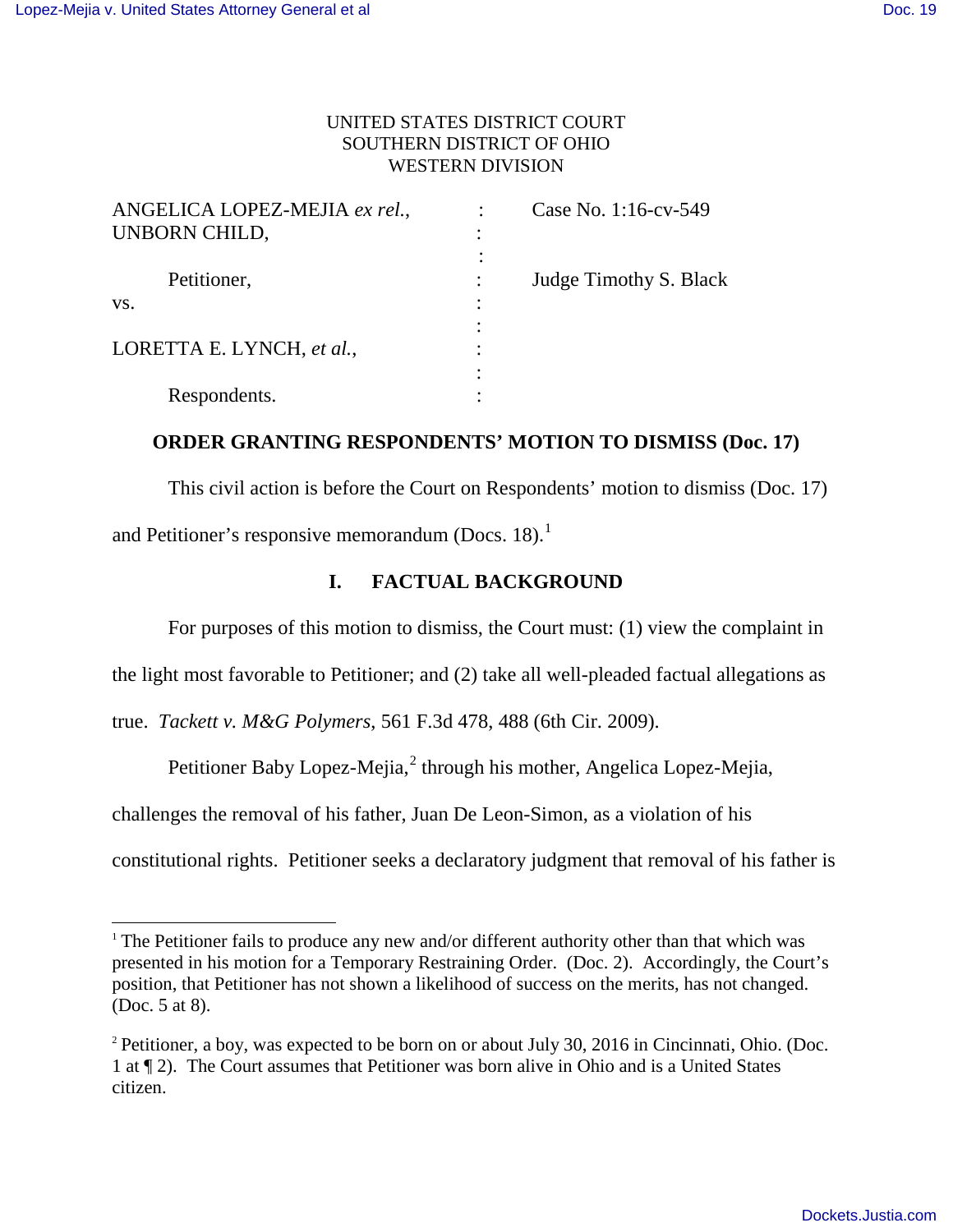contrary to law and that certain immigration-related statutes are unconstitutional as applied to him. (Doc. 1 at PageID 4-5).

De Leon-Simon is a native and citizen of Guatemala who was subject to a reinstated final administrative removal order. (Doc. 17-1 at ¶ 11). His original removal order resulted from being charged under 8 U.S.C. Section 1182(a)(6)(A)(i) as "an alien present in the United States without being admitted or paroled, or who arrived in the United States at any time or place other than as designated by the Attorney General." (*Id.* at ¶¶ 5-6, Exs. A-B). De Leon-Simon did not contest the removal charges, and was first removed from the United States on July 9, 2009. (*Id.* at ¶¶ 6-7, Exs. B-C).

De Leon-Simon illegally reentered the United States. (Doc. 17-1 at ¶ 8). On or about December 4, 2011, his 2009 order of removal was reinstated (*Id.* at ¶ 9, Ex. D), and he was removed again from the United States on December 22, 2011 (*Id.* at ¶ 10, Ex. E).

At some point in time in the last five years, De Leon-Simon illegally reentered the United States again. (Doc. 17-1 at ¶ 11). On or about February 4, 2016, his 2009 order of removal was reinstated again (*Id.* at ¶ 12, Ex. F), and he was removed a third time from the United States on May 25, 2016 (*Id.* at ¶ 15, Ex. G).

Again, on June 29, 2016, after illegally reentering the United States, his 2009 order of removal was reinstated and he was removed from the United States for a fourth time. (Doc. 17-1 at ¶¶ 16-18, Exs. J-K).

Petitioner requests that the Court declare several sections of the Immigration and Nationality Act ("INA") "as applied to [Petitioner]'s father as violative of his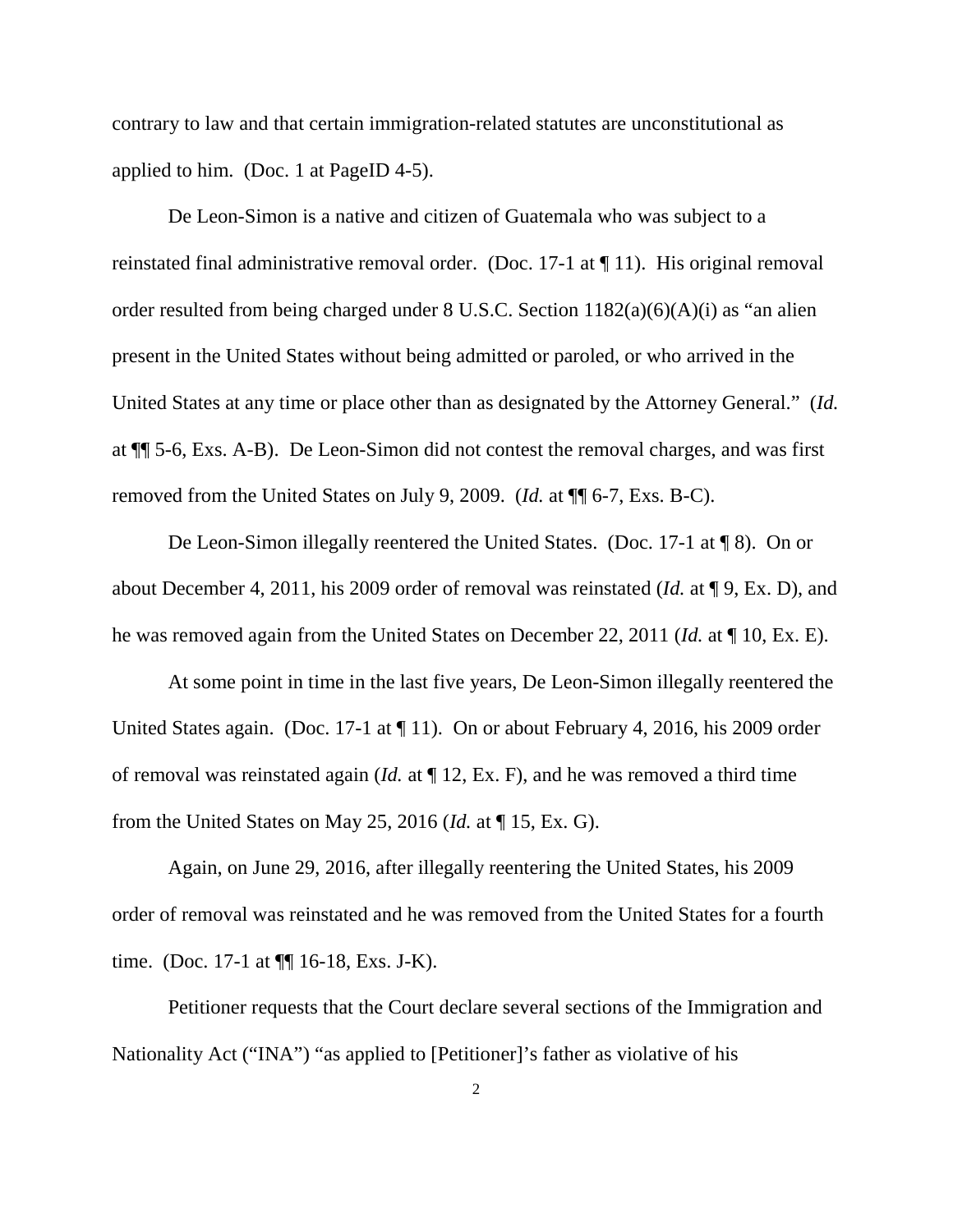Constitutional rights … or [declare] any other remedy this Court may fashion." (Doc. 1 at PageID 4-5). Petitioner further alleges a violation of the Eighth Amendment because the summary removal of his father "constitutes a form of cruel and unusual punishment." (*Id.* at ¶ 9). Petitioner also alleges that the separation from his father "will deprive him of the continued love, affection, care and financial support of his father" in violation of the Ninth Amendment and "without due process of law." (*Id.* at ¶ 10). Petitioner alleges an equal protection violation because the separation from his father through removal treats him "differently from other U.S. citizen children in the State of Ohio because the best interest of the child is "the standard relating to children in domestic and juvenile law in the State of Ohio." (*Id.* at ¶ 11). Petitioner also alleges that the separation from the father violates the principals of several international treaties of which the United States is a signator. (*Id.* at ¶ 12).

Respondents argue that the Court should dismiss the complaint because: (1) Petitioner has not alleged a cognizable violation of his rights; and (2) even if this Court found that the child's rights were violated, the Court may not intervene in the execution of a final removal order.

#### **II. STANDARD OF REVIEW**

A motion to dismiss pursuant to Fed. R. Civ. P. 12(b)(6) operates to test the sufficiency of the complaint and permits dismissal of a complaint for "failure to state a claim upon which relief can be granted." To show grounds for relief, Fed. R. Civ. P. 8(a)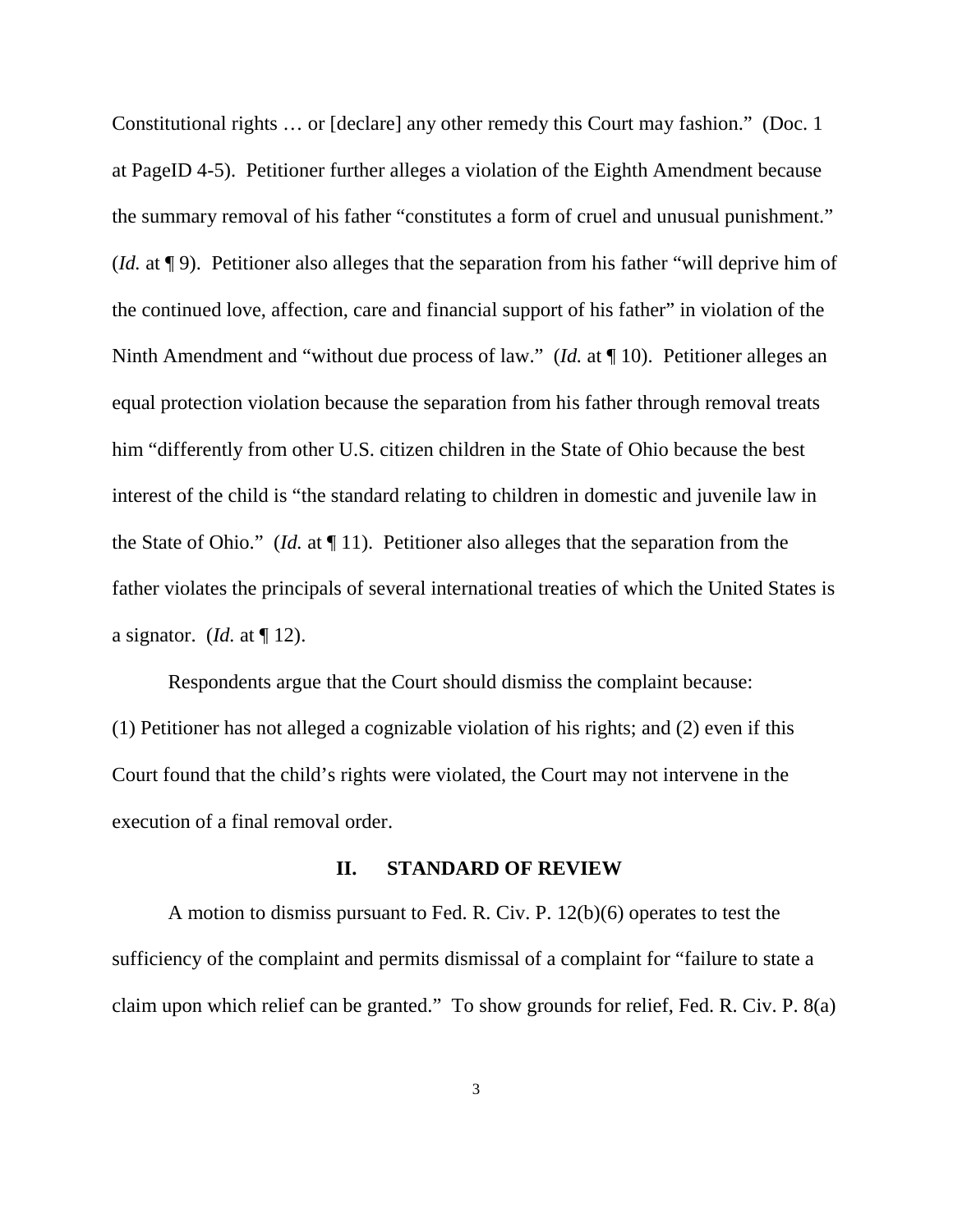requires that the complaint contain a "short and plain statement of the claim showing that the pleader is entitled to relief."

While Fed. R. Civ. P. 8 "does not require 'detailed factual allegations,'... it demands more than an unadorned, the-defendant-unlawfully-harmed-me accusation." *Ashcroft v. Iqbal*, 556 U.S. 662, 678 (2009) (citing *Bell Atl. Corp. v. Twombly*, 550 U.S. 544 (2007)). Pleadings offering mere "'labels and conclusions' or 'a formulaic recitation of the elements of a cause of action will not do.'" *Id*. (citing *Twombly*, 550 U.S. at 555). In fact, in determining a motion to dismiss, "courts 'are not bound to accept as true a legal conclusion couched as a factual allegation[.]'" *Twombly*, 550 U.S. at 555 (citing *Papasan v. Allain*, 478 U.S. 265 (1986)). Further, "[f]actual allegations must be enough to raise a right to relief above the speculative level[.]" *Id*.

Accordingly, "[t]o survive a motion to dismiss, a complaint must contain sufficient factual matter, accepted as true, to 'state a claim to relief that is plausible on its face.'" *Iqbal*, 556 U.S. at 678. A claim is plausible where "plaintiff pleads factual content that allows the court to draw the reasonable inference that the defendant is liable for the misconduct alleged." *Id*. Plausibility "is not akin to a 'probability requirement,' but it asks for more than a sheer possibility that a defendant has acted unlawfully." *Id*. "[W]here the well-pleaded facts do not permit the court to infer more than the mere possibility of misconduct, the complaint has alleged—but it has not 'show[n]'—'that the pleader is entitled to relief,'" and the case shall be dismissed. *Id*. (*citing* Fed. Rule Civ. P.  $8(a)(2)$ ).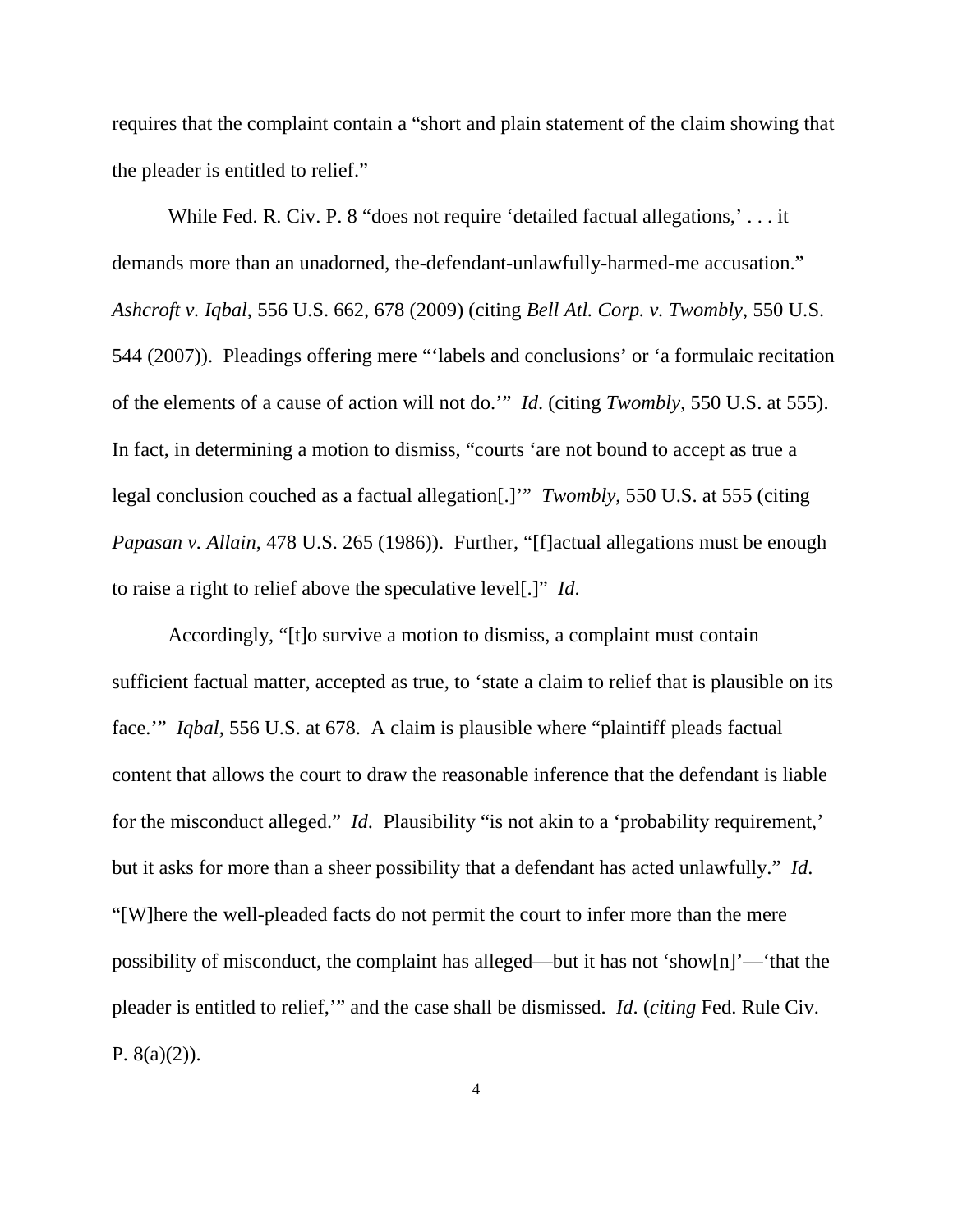## **III. ANALYSIS**

### **A. Constitutional Rights**

#### *1. Unlawful Removal of Parent Alien*

 In *Newton v. Immigration and Naturalization Services*, the Sixth Circuit held that the rights of U.S. citizen children are not violated by the removal of their parents. 736 F.2d 336, 342 (6th Cir. 1984). *See also Martial-Emanuel v. Holder*, 523 F. App'x 345, 350 (6th Cir. 2013) ("This Circuit and others have held on numerous occasions that the removal of aliens does not violate either their constitutional rights or the constitutional rights of their U.S. citizen family members.").

 The Sixth Circuit explained that "Congress had the power to determine the conditions under which an alien may enter and remain in the United States … even though the conditions may impose a certain amount of hardship upon an alien's wife or children." *Newton*, 736 F.2d at 342 (*quoting Mendez v. Major*, 340 F.2d 128, 131-32 (8th Cir. 1965)). The Court of Appeals stated that "a minor child who is fortuitously born here due to his parents' decision to reside in this country, has not exercised a deliberate decision to make this country his home, and Congress did not give such a child the ability to confer immigration benefits on his parents." *Newton*, 736 F.2d at 342 (quoting *Perdido v. Immigration & Naturalization Serv.*, 420 F.2d 1179, 1181 (5th Cir. 1969)).

 Accordingly, as this Court previously held, Petitioner has "failed in the first instance to evidence a constitutional violation." (Doc. 5 at 9).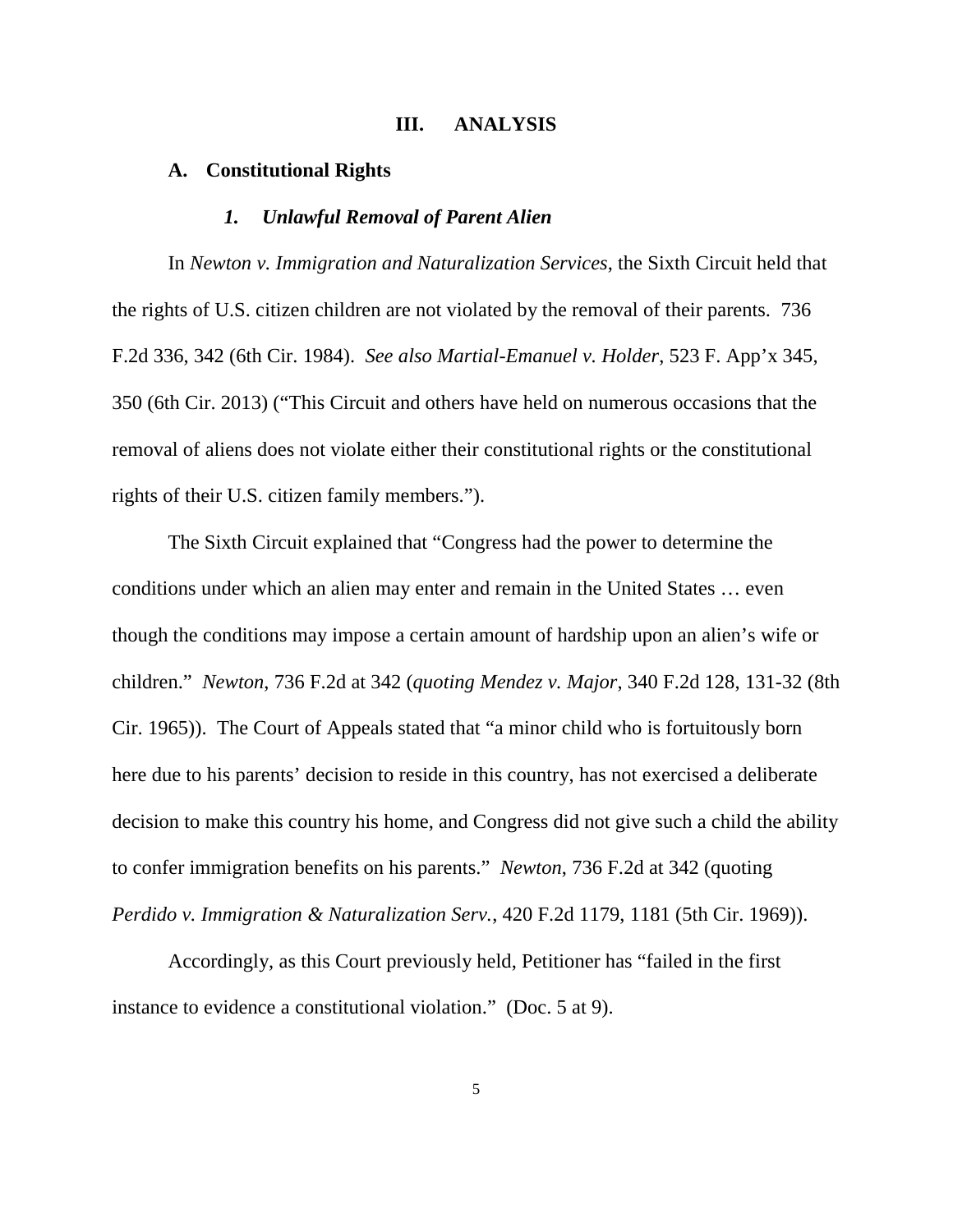## *2. Eighth Amendment*

 Petitioner alleges that the removal of his father is cruel and unusual punishment. (Doc. 1 at ¶ 9). However, the prohibition on cruel and unusual punishment only serves to protect those convicted of crimes and circumscribes criminal process, not civil immigration proceedings. *Whitley v. Albers*, 475 U.S. 312, 218 (1986). Petitioner does not allege that he has been convicted of any crime, so his Eighth Amendment rights are not implicated.

## *3. Ninth Amendment*

 Petitioner also alleges a Ninth Amendment violation that his father's removal "will deprive him of the continued love, affection, care and financial support of their father." (Doc. 1 at  $\P$  10). The Ninth Amendment ensures that fundamental rights are not excluded from protection simply because they were not expressly enumerated in the Constitution. *Gibson v. Matthews*, 926 F.2d 532, 537 (6th Cir. 1991). The Sixth Circuit has held that the Ninth Amendment "does not confer substantive rights in addition to those conferred by other portions of our governing law," which this Court recognized in rejecting Petitioner's motion for a temporary restraining order. (Doc. 5 at 4). Moreover, the argument that the deprivation of a father's "continued love, affection, care, and financial support" violates the Ninth Amendment has specifically been rejected by the courts. *See, e.g., Cervantes v. Immigration & Naturalization Serv.*, 510 F.2d 879, 91-92 (10th Cir. 1975) (holding that the "incidental impact on aliens' minor children," caused by the operation of the deportation laws, does not violate the children's Ninth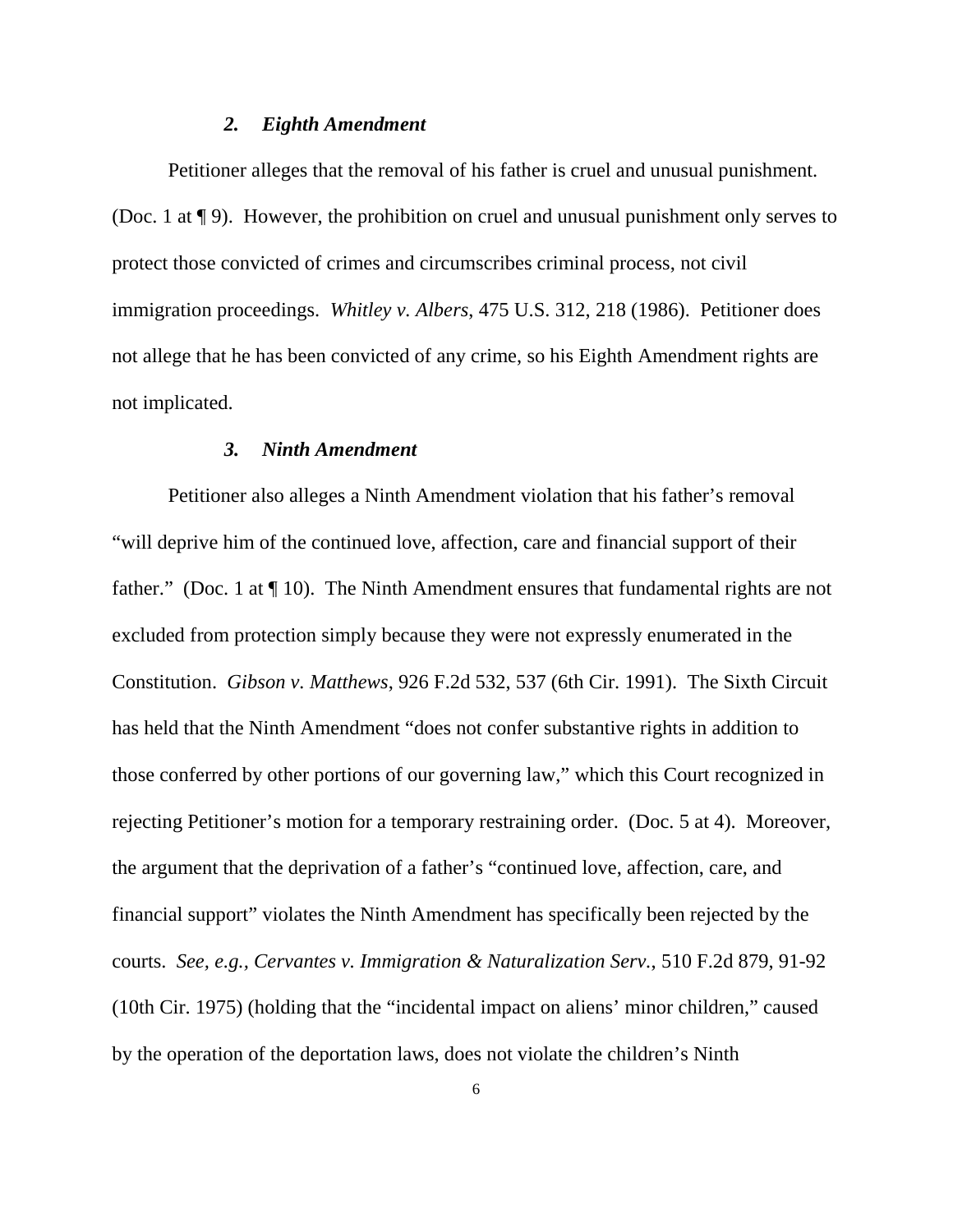Amendment rights); *Papakonstantinou v. Civiletti*, 496 F. Supp. 105, 111 (E.D.N.Y. 1980) ("Nor does the [N]inth [A]mendment prevent the deportation of the alien parents of a citizen child, where the impact on the child, while strong, is nevertheless incidental to the enforcement of the immigration laws.").

Accordingly, the Ninth Amendment provides no basis for a cognizable claim.

## *4. Procedural and Substantive Due Process Claims*

 Next, Petitioner alleges that he has been separated from his father "without due process of law." (Doc. 1 at ¶ 10). However, Petitioner has not alleged any requisite protected liberty or property interest that would entitle him to any procedural due process regarding his father's removal. *See Gunasekera v. Irwin*, 551 F.3d 461, 467 (6th Cir. 2009) (petitioner must establish a life, liberty, or property interest to establish a procedural due process claim); *Martial-Emanuel*, 523 F. App'x at 350 (illegal aliens subject to deportation have no protected property or liberty interest in discretionary relief such as cancellation of removal). Thus, Petitioner has no cognizable right to the notice and meaningful opportunity to be heard provided under the Equal Protection Clause of the Fifth Amendment without a protected liberty or property interest.

 In *Martial-Emanuel*, the Sixth Circuit addressed an alien's claim that her removal violated her constitutional rights due to the hardship that would be placed on her husband and children. 523 F. App'x at 347. The Court recognized that due process protects against "governmental encroachment on certain fundamental rights," but the doctrine of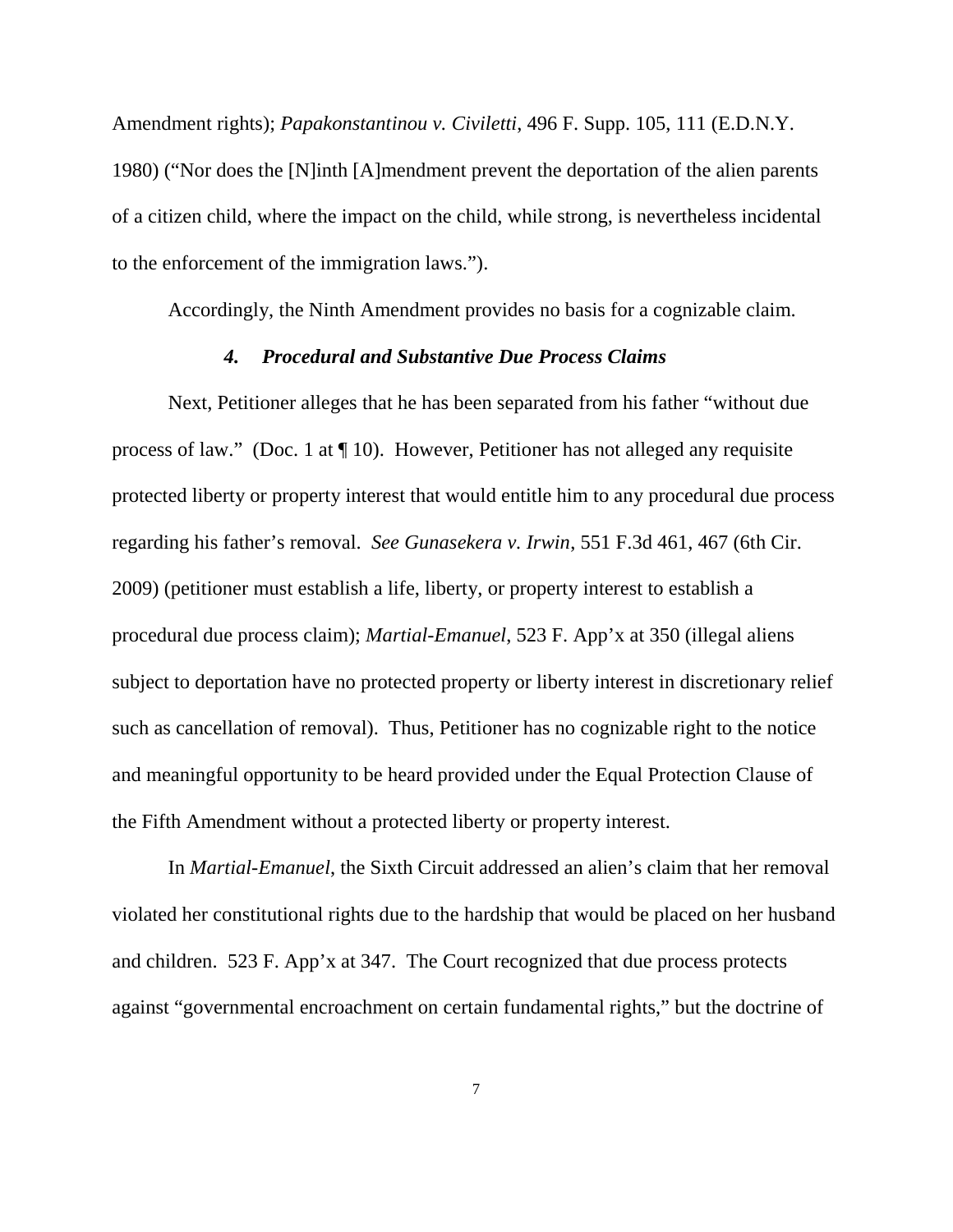substantive due process "does not prevent[] the government from controlling when and how an alien may remain in the United States." *Id.* at 350.

 The Sixth Circuit has set forth a two-part analysis for examining substantive due process claims. *Ziss Bros. Constr. Co., Inc. v. City of Independence, Ohio*, 439 F. App'x 467, 471 (6th Cir. 2011). Under this analysis, the Court must first "determine whether the interest at stake is a protected liberty or property interest" and then "consider whether the deprivation of that interest contravened the notions of due process." *Id.* "Substantive due process 'prevents the government from engaging in conduct that shocks the conscience…or interferes with rights implicit in the concept of ordered liberty.'" *United States v. Green*, 654 F.3d 637, 652 (6th Cir. 2001). Moreover, "irrespective of the constitutional sufficiency of the processes afforded, government may not deprive individuals of fundamental rights unless the action is necessary and animated by a compelling purpose." *Bartell v. Lohiser*, 215 F.3d 550, 557-58 (6th Cir. 2000).

Petitioner has not pleaded facts that shock the conscience.<sup>3</sup> Furthermore, the government has a compelling state interest, based on border security and national sovereignty, to enforce its immigration statutes.

<sup>&</sup>lt;sup>3</sup> Petitioner states that "[i]f a court's conscience is not shocked by the separation of children from their non-criminal parents, it had best say so and not hide behind routine. Many monsters have so done." (Doc. 18 at 8). In an effort to maintain and enforce high standards of conduct and preserve the integrity of the judiciary, the Court declines to address counsel's suggestion that the undersigned is a monster. *See* Code of Conduct for United States Judges, Canon 1.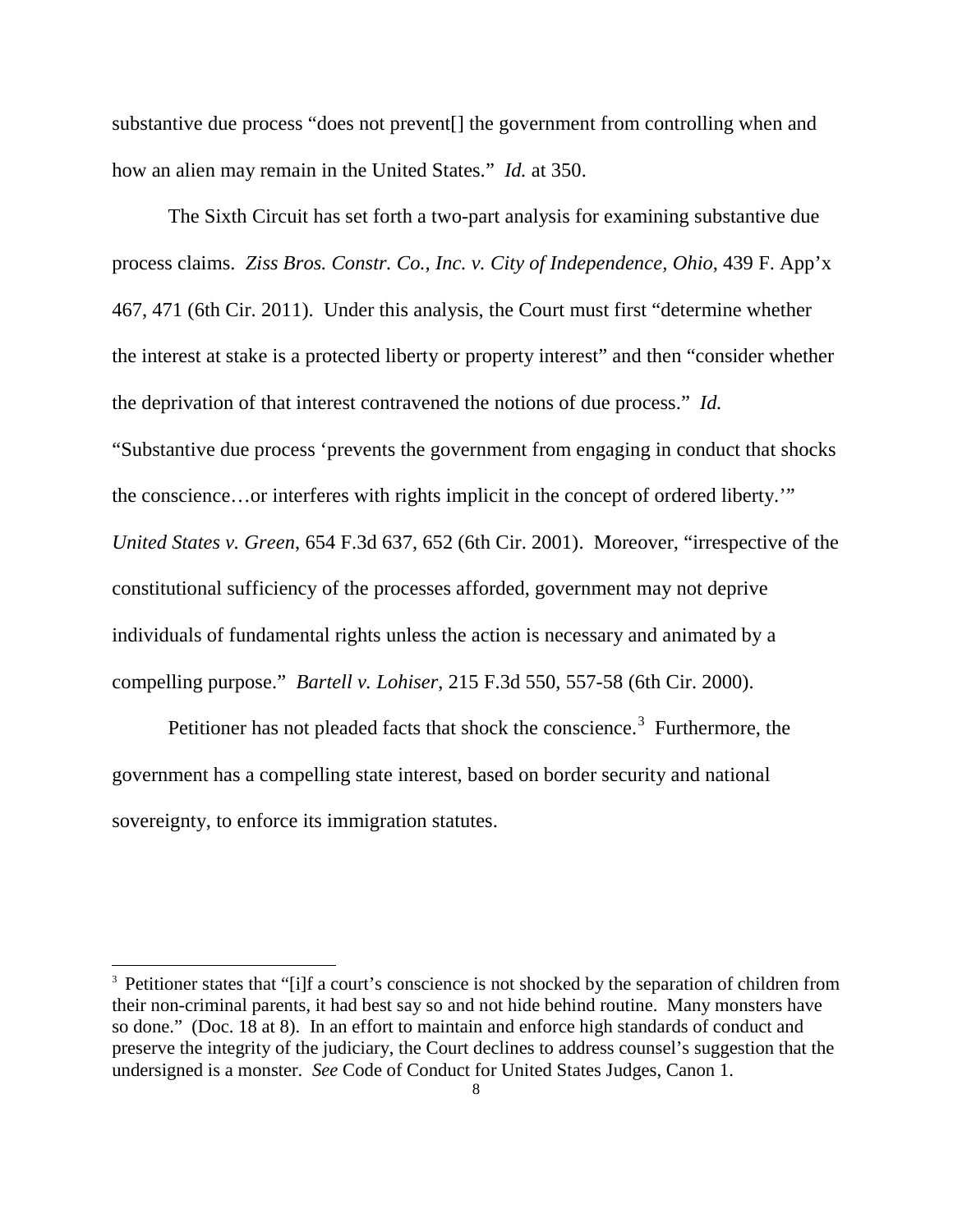## *5. Equal Protection*

 Petitioner also alleges that his father should not have been removed because this removal resulted in Petitioner being treated differently from other U.S. citizen children in Ohio. (Doc. 1 at  $\P$  11). The basis for this contention is that the standard relating to children in domestic and juvenile law in the State of Ohio is that of the best interest of the child, and, thus, his father's removal violates his equal protection rights.

 In *Lopez v. Franklin*, the District of Michigan rejected the application of the best interest of the child standard to the removal of U.S. citizens' parents. 427 F. Supp. 345, 349 (D. Mich. 1977). The *Lopez* court concluded that U.S. citizen children would not be deprived of their opportunity to grow up in the United States. *Id.* The Court rejected the parents' arguments that their removal would not be in the "best interest of the children" by turning the argument on its head, stating that if this were the standard applied to all aliens, the government would be unduly interfering in parental decisions to take their children back to their home country under circumstances where the parents were not subject to removal orders. "Following such logic the government would have to forcibly retain custody" of the children if their parents decided to return to their home country. *Id.* (citing *Mendez v. Major*, 340 F.2d 128 (8th Cir. 1965) (concluding that because Congress has the power to determine the conditions under which an alien may enter and stay in the United States, enforcement of the laws does not violate any due process rights of the children)).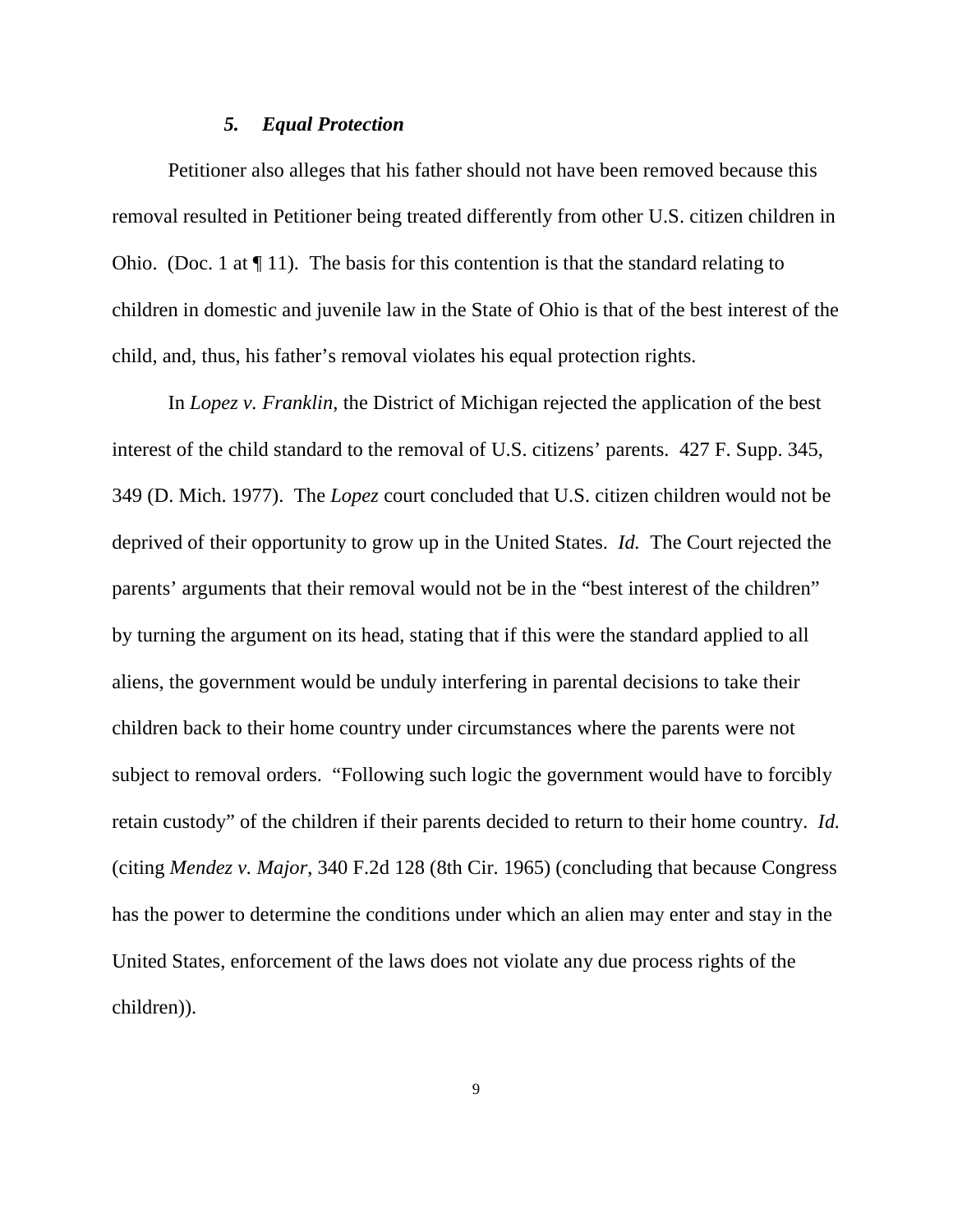Furthermore, in *Hernandez-Lea*, the Sixth Circuit held that the decision to deport an alien who entered the United States illegally did not implicate the equal protection rights of the alien's U.S.-born daughter. *Hernandez-Lea v. Holder*, 563 F. App'x 401, 403 (6th Cir. 2014). "[T]he law on this point is settled: a United States-citizen child's constitutional rights are not implicated by the government's otherwise valid decision to deport that child's parents." *Id.* (citing *Newton*, 736 F.2d at 343). "As we noted in *Newton*, '[w]ere we to hold otherwise, we would create a substantial loophole in the immigration laws, allowing all deportable aliens to remain in this country if they bear children here.'" *Hernandez-Lea*, 563 F. App'x at 403 (quoting *Newton*, 736 F.2d at 343).

## *6. International Treaties*

 Finally, Petitioner alleges that the separation "from his father violates the principles of international treaties to which the United States is a signatory." (Doc. 1 at ¶ 12). However, Petitioner fails to identify the principles, fails to explain the United States' participation in the treaties, and fails to explain how the treaties are the prevailing law in this jurisdiction. In holding that the rights of United States citizen children are not violated with their parents' removal, the First Circuit held that these treaties "do not have the force of domestic law," and even if they did, "the clear intent of Congress [concerning immigration law] would control." *Payne-Barahona v. Gonzales*, 474 F.3d 1, 3 (1st Cir. 2007). Because the treaties are not self-executing, they do not constitute judicially enforceable laws. *Thap v. Mukasey*, 544 F.3d 674, 676 (6th Cir. 2008) (holding that non-self-executing treaties do not constitute judicially enforceable laws). In fact,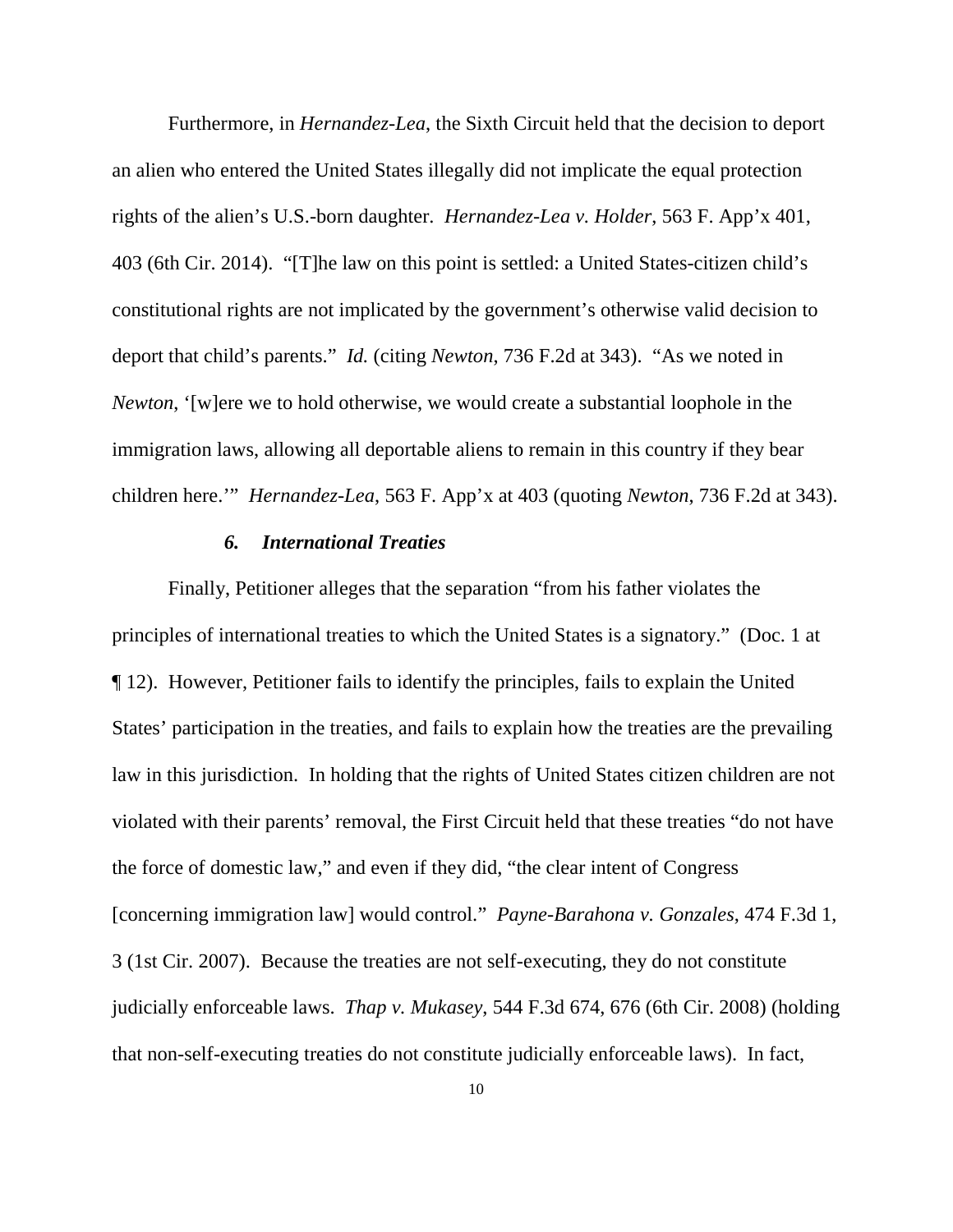Judge Rice observed that even if these treaties had the "force of domestic law," "the clear intent of Congress [concerning immigration law] would control." *Saldana v. Holder*, 3:15cv105, Doc. 9 at PageID 62, n. 3 (S.D. Ohio Apr. 2, 2105).

## **B. Relief**

 Even if this Court found that Petitioner's rights were violated, this Court is prohibited from reviewing and vacating a removal order. The Sixth Circuit rejected claims nearly identical to Petitioner's for failure to state a claim because district courts "are prohibited from reviewing and vacating a removal order." *Hamdi v. Napolitano*, 620 F.3d 615, 625 (6th Cir. 2010). In *Hamdi*, the minor child of an alien subject to removal alleged that his mother's removal would violate his own rights as a United States citizen. *Hamdi* sought a court order prohibiting the removal, but the Sixth Circuit dismissed his claims in holding that 8 U.S.C. Section 1252(b)(9) precluded the district court from reviewing and cancelling a parent's order of removal as a result of any finding that the alien's children would be harmed by the removal. *Id.* at 626. As in *Hamdi*, the only substantive relief that will potentially remedy Petitioner's claims was the cancellation of his father's removal, which this Court is barred from granting under 8 U.S.C. Section 1252(b)(9). *Id*.

## **IV. CONCLUSION**

For these reasons, Respondents' motion to dismiss (Doc. 17) is **GRANTED**. The Clerk shall enter judgment accordingly, whereupon this case is **TERMINATED** on the docket of this Court.